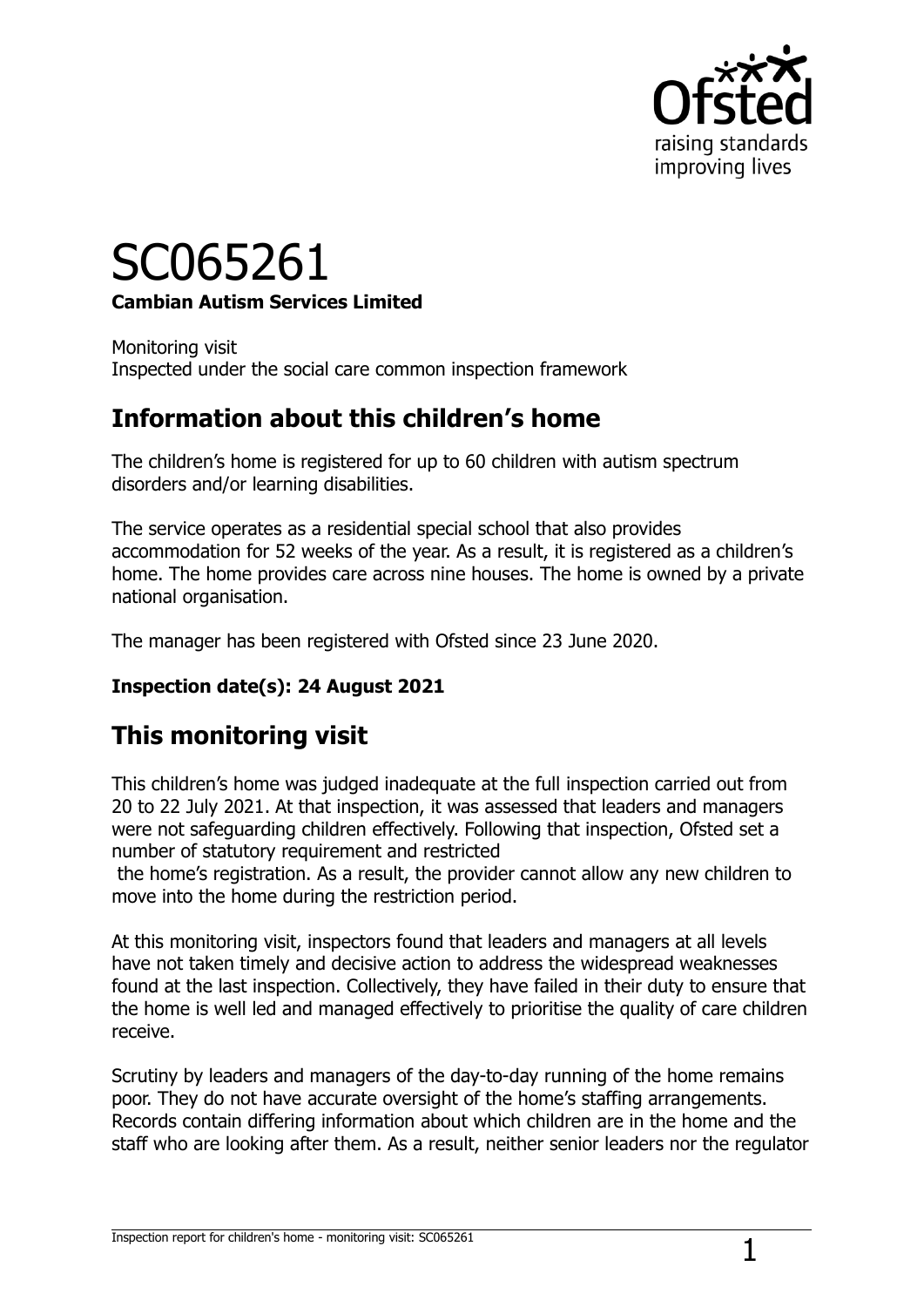

are provided with an accurate account of the staffing arrangements without scrutinising several different documents.

At this monitoring visit, inspectors found that sufficient staff have been employed in the home to meet the needs of the children as defined in their care plans. However, to meet these needs, leaders and managers continue to rely on temporary and agency staff. Consequently, some children are not being supported by permanently employed staff. This does not help children to build trusting and meaningful relationships with the adults who care for them and receive continuity of care.

The restriction of accommodation will remain in place. Ofsted will continue to monitor the home's performance, including the requirements issued at the full inspection and set out below.

| Inspection date<br>20/07/2021 | Inspection type<br>Full | Inspection judgement<br>Inadequate |
|-------------------------------|-------------------------|------------------------------------|
| 25/02/2020                    | Interim                 | Sustained effectiveness            |
| 24/09/2019                    | Full                    | Requires improvement to<br>be good |
| 09/01/2019                    | Interim                 | Sustained effectiveness            |

### **Recent inspection history**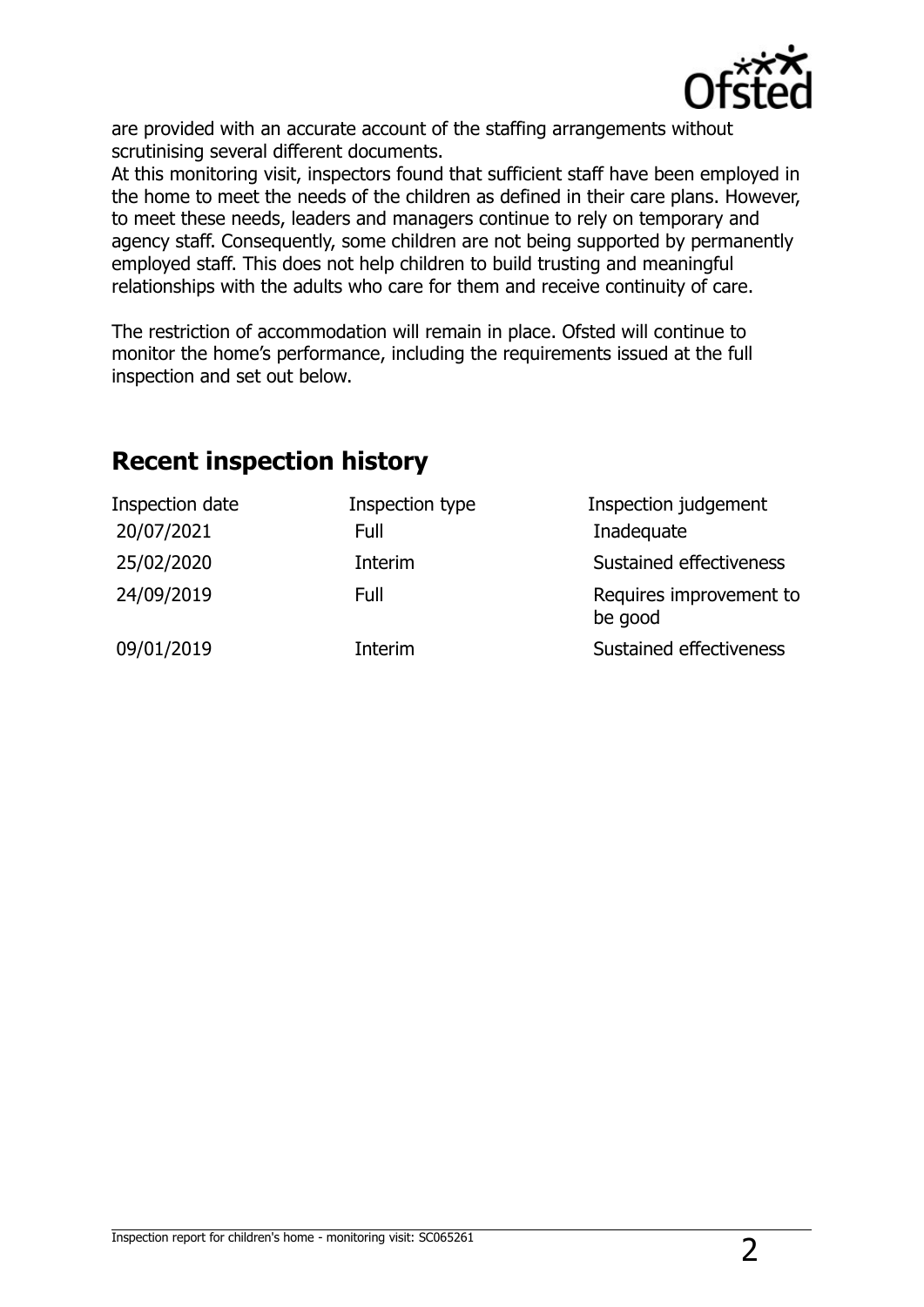

# **What does the children's home need to do to improve?**

#### **Statutory requirements**

This section sets out the actions that the registered person(s) must take to meet the Care Standards Act 2000, Children's Homes (England) Regulations 2015 and the 'Guide to the children's homes regulations including the quality standards'. The registered person(s) must comply within the given timescales.

| <b>Requirement</b>                                                                                                                                      | Due date         |
|---------------------------------------------------------------------------------------------------------------------------------------------------------|------------------|
| The quality and purpose of care standard is that children<br>receive care from staff who-                                                               | 3 September 2021 |
| understand the children's home's overall aims and the<br>outcomes it seeks to achieve for children;                                                     |                  |
| use this understanding to deliver care that meets children's<br>needs and supports them to fulfil their potential.                                      |                  |
| In particular, the standard in paragraph (1) requires the<br>registered person to-                                                                      |                  |
| understand and apply the home's statement of purpose;                                                                                                   |                  |
| ensure that staff-                                                                                                                                      |                  |
| understand and apply the home's statement of purpose;                                                                                                   |                  |
| protect and promote each child's welfare;                                                                                                               |                  |
| provide to children living in the home the physical necessities<br>they need in order to live there comfortably;                                        |                  |
| The conditions are-                                                                                                                                     |                  |
| that the care is delivered by a person who-                                                                                                             |                  |
| has the experience, knowledge and skills to deliver that care.<br>(Regulation 6 (1)(a)(b) (2)(a)(b)(i)(ii)(vii) (3)(c)(i))                              |                  |
| This specifically relates to leaders and managers ensuring<br>there are sufficient permanent staff to meet the care plan<br>needs of the children.      |                  |
| In addition, leaders and manager should ensure the home<br>remains in good condition and is clean, and repairs to<br>damage are actioned without delay. |                  |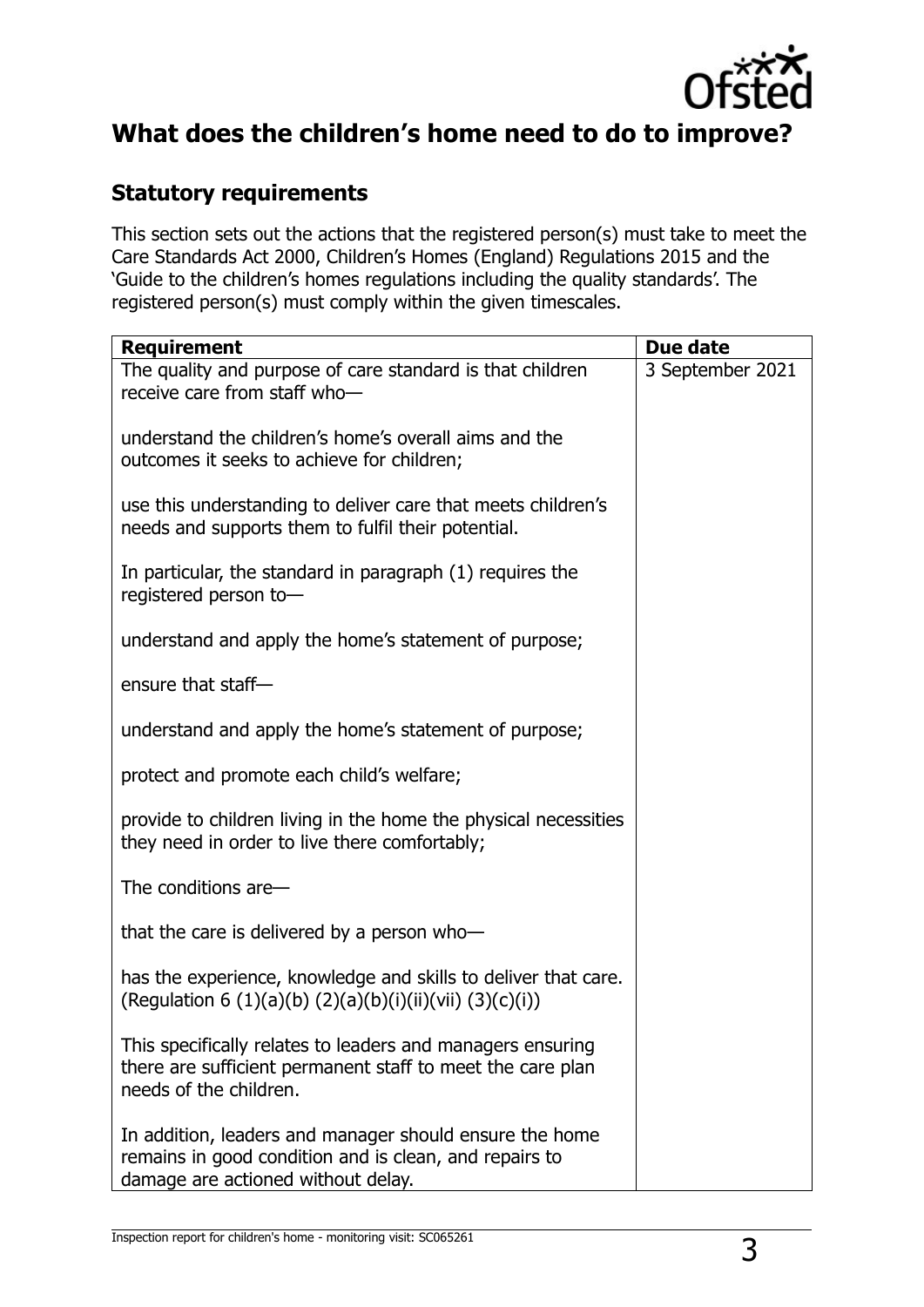

| The enjoyment and achievement standard is that children<br>take part in and benefit from a variety of activities that meet<br>their needs and develop and reflect their creative, cultural,<br>intellectual, physical and social interests and skills. | 3 September 2021 |
|--------------------------------------------------------------------------------------------------------------------------------------------------------------------------------------------------------------------------------------------------------|------------------|
| In particular, the standard in paragraph (1) requires the<br>registered person to ensure-                                                                                                                                                              |                  |
| that staff help each child to-                                                                                                                                                                                                                         |                  |
| develop the child's interests and hobbies;                                                                                                                                                                                                             |                  |
| participate in activities that the child enjoys and which meet<br>and expand the child's interests and preferences; and                                                                                                                                |                  |
| make a positive contribution to the home and the wider<br>community; and                                                                                                                                                                               |                  |
| that each child has access to a range of activities that enable<br>the child to pursue the child's interests and hobbies.<br>(Regulation 9 (1) $(2)(a)(i)(ii)(iii)(b))$                                                                                |                  |
| In particular, ensure staffing shortages do not impact on<br>children's opportunities to enjoy meaningful and enjoyable<br>activities in the community.                                                                                                |                  |
| The health and well-being standard is that-                                                                                                                                                                                                            | 3 September 2021 |
|                                                                                                                                                                                                                                                        |                  |
| the health and well-being needs of children are met;                                                                                                                                                                                                   |                  |
| children receive advice, services and support in relation to<br>their health and well-being.                                                                                                                                                           |                  |
| In particular, the standard in paragraph (1) requires the<br>registered person to ensure-                                                                                                                                                              |                  |
| that each child has access to such dental, medical, nursing,<br>psychiatric and psychological advice, treatment and other<br>services as the child may require<br>(Regulation 10 $(1)(a)(b)$ $(2)(a)(c)$ )                                             |                  |
| This specifically relates to staff being provided with expert<br>training so that they can better support the children to<br>improve their health outcomes.                                                                                            |                  |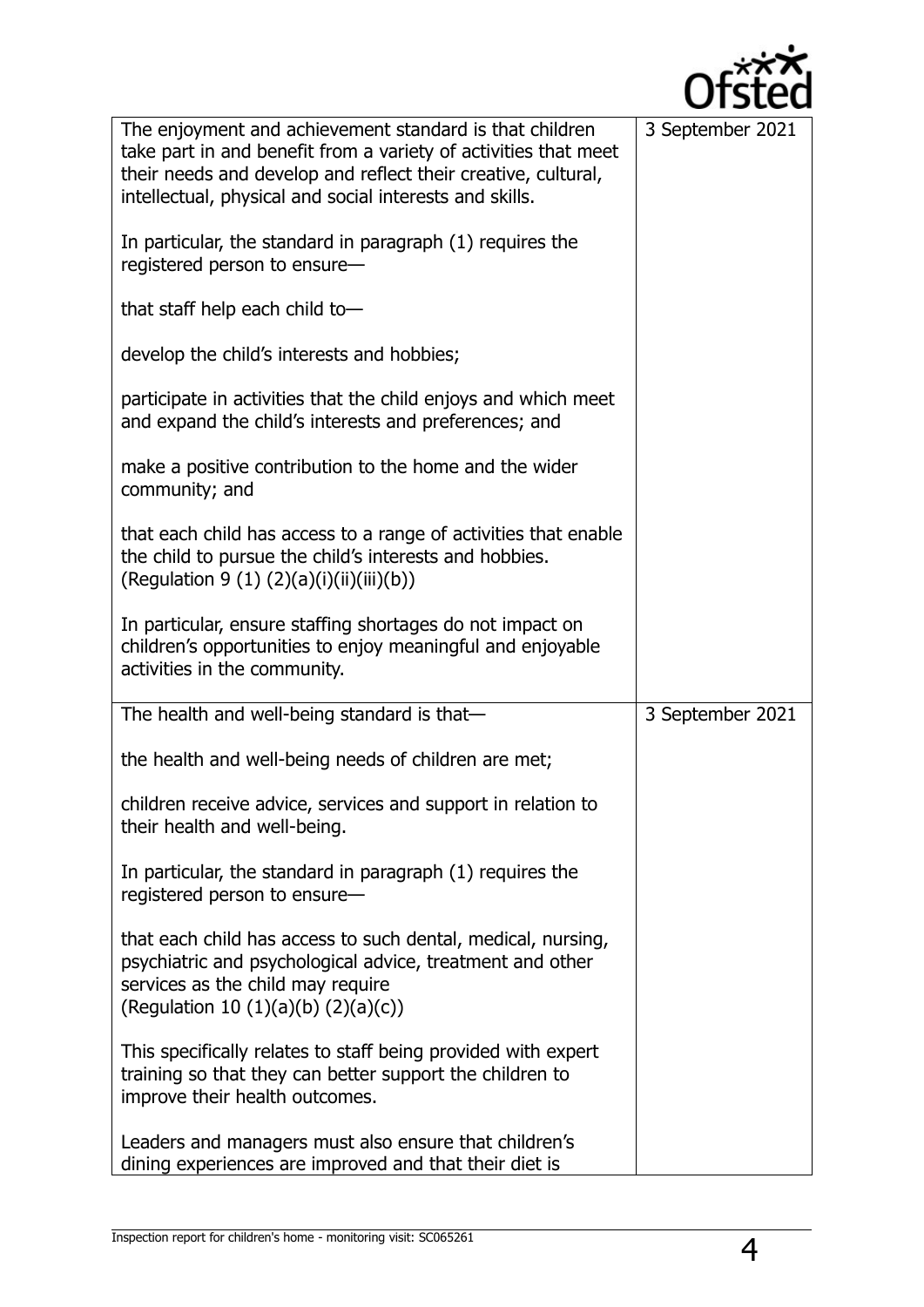

| nutritious and provides choice and expands the children's<br>currently restricted diet.                                                                                                                       |                  |
|---------------------------------------------------------------------------------------------------------------------------------------------------------------------------------------------------------------|------------------|
| The positive relationships standard is that children are helped<br>to develop, and to benefit from, relationships based on-                                                                                   | 3 September 2021 |
| mutual respect and trust;                                                                                                                                                                                     |                  |
| an understanding about acceptable behaviour; and                                                                                                                                                              |                  |
| positive responses to other children and adults.                                                                                                                                                              |                  |
| In particular, the standard in paragraph (1) requires the<br>registered person to ensure-                                                                                                                     |                  |
| that staff-                                                                                                                                                                                                   |                  |
| meet each child's behavioural and emotional needs, as set<br>out in the child's relevant plans;                                                                                                               |                  |
| help each child to develop socially aware behaviour;                                                                                                                                                          |                  |
| encourage each child to take responsibility for the child's<br>behaviour, in accordance with the child's age and<br>understanding;                                                                            |                  |
| help each child to develop and practise skills to resolve<br>conflicts positively and without harm to anyone;                                                                                                 |                  |
| de-escalate confrontations with or between children, or<br>potentially violent behaviour by children;                                                                                                         |                  |
| that each child is encouraged to build and maintain positive<br>relationships with others.<br>(Regulation 11 (1)(a)(b)(c) (2)(a)(i)(ii)(iii)(iv)(xi)(b))                                                      |                  |
| The protection of children standard is that children are<br>protected from harm and enabled to keep themselves safe.                                                                                          | 3 September 2021 |
| In particular, the standard in paragraph (1) requires the<br>registered person to ensure-                                                                                                                     |                  |
| that the premises used for the purposes of the home are<br>designed, furnished and maintained so as to protect each<br>child from avoidable hazards to the child's health.<br>(Regulation 12 $(1)$ $(2)(d)$ ) |                  |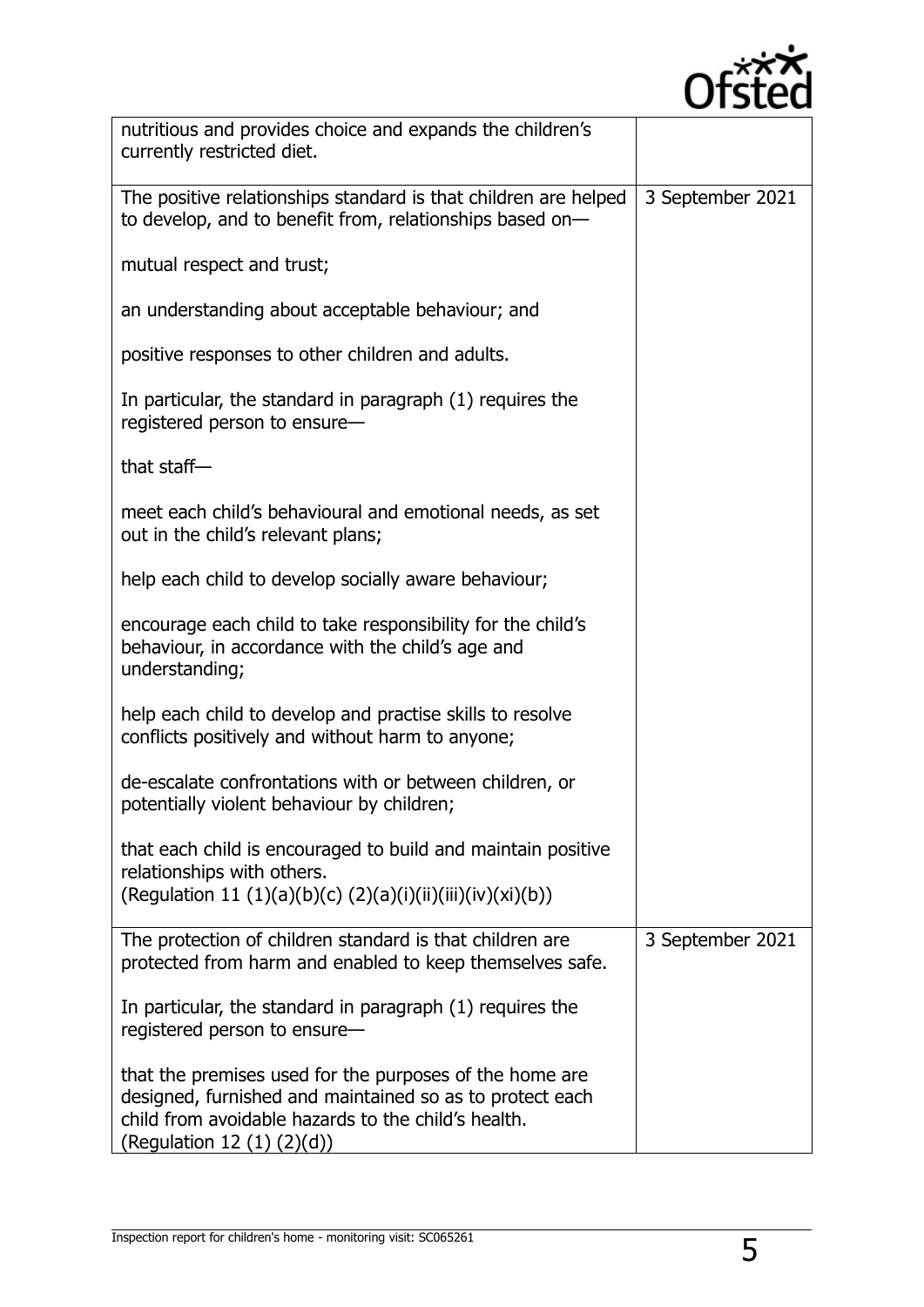

| The leadership and management standard is that the                                                                                                             | 3 September 2021 |
|----------------------------------------------------------------------------------------------------------------------------------------------------------------|------------------|
| registered person enables, inspires and leads a culture in                                                                                                     |                  |
| relation to the children's home that-                                                                                                                          |                  |
| helps children aspire to fulfil their potential; and                                                                                                           |                  |
| promotes their welfare.                                                                                                                                        |                  |
| In particular, the standard in paragraph (1) requires the<br>registered person to-                                                                             |                  |
| lead and manage the home in a way that is consistent with<br>the approach and ethos, and delivers the outcomes, set out<br>in the home's statement of purpose; |                  |
| ensure staff have the experience, qualifications and skills to<br>meet the needs of each child;                                                                |                  |
| ensure the home has sufficient staff to provide care for each<br>child;                                                                                        |                  |
| understand the impact that the quality of care provided in                                                                                                     |                  |
| the home is having on the progress and experiences of each                                                                                                     |                  |
| child and use this understanding to inform the development                                                                                                     |                  |
| of the quality of care provided in the home;                                                                                                                   |                  |
|                                                                                                                                                                |                  |
| demonstrate that practice in the home is informed and<br>improved by taking into account and acting on-                                                        |                  |
|                                                                                                                                                                |                  |
| research and developments in relation to the ways in which<br>the needs of children are best met; and                                                          |                  |
| use monitoring and review systems to make continuous                                                                                                           |                  |
| improvements in the quality of care provided in the home.                                                                                                      |                  |
|                                                                                                                                                                |                  |
| (Regulation 13 (1)(a)(b) (2)(a)(c)(d)(f)(g)(i)(h))                                                                                                             |                  |
|                                                                                                                                                                |                  |
| In particular, the registered person should ensure that the                                                                                                    |                  |
| monitoring carried out by the manager and independent                                                                                                          |                  |
| visitor is effective.                                                                                                                                          |                  |
|                                                                                                                                                                |                  |
| The care planning standard is that children-                                                                                                                   | 3 September 2021 |
| receive effectively planned care in or through the children's                                                                                                  |                  |
| home.                                                                                                                                                          |                  |
|                                                                                                                                                                |                  |
| In particular, the standard in paragraph (1) requires the                                                                                                      |                  |
| registered person to ensure-                                                                                                                                   |                  |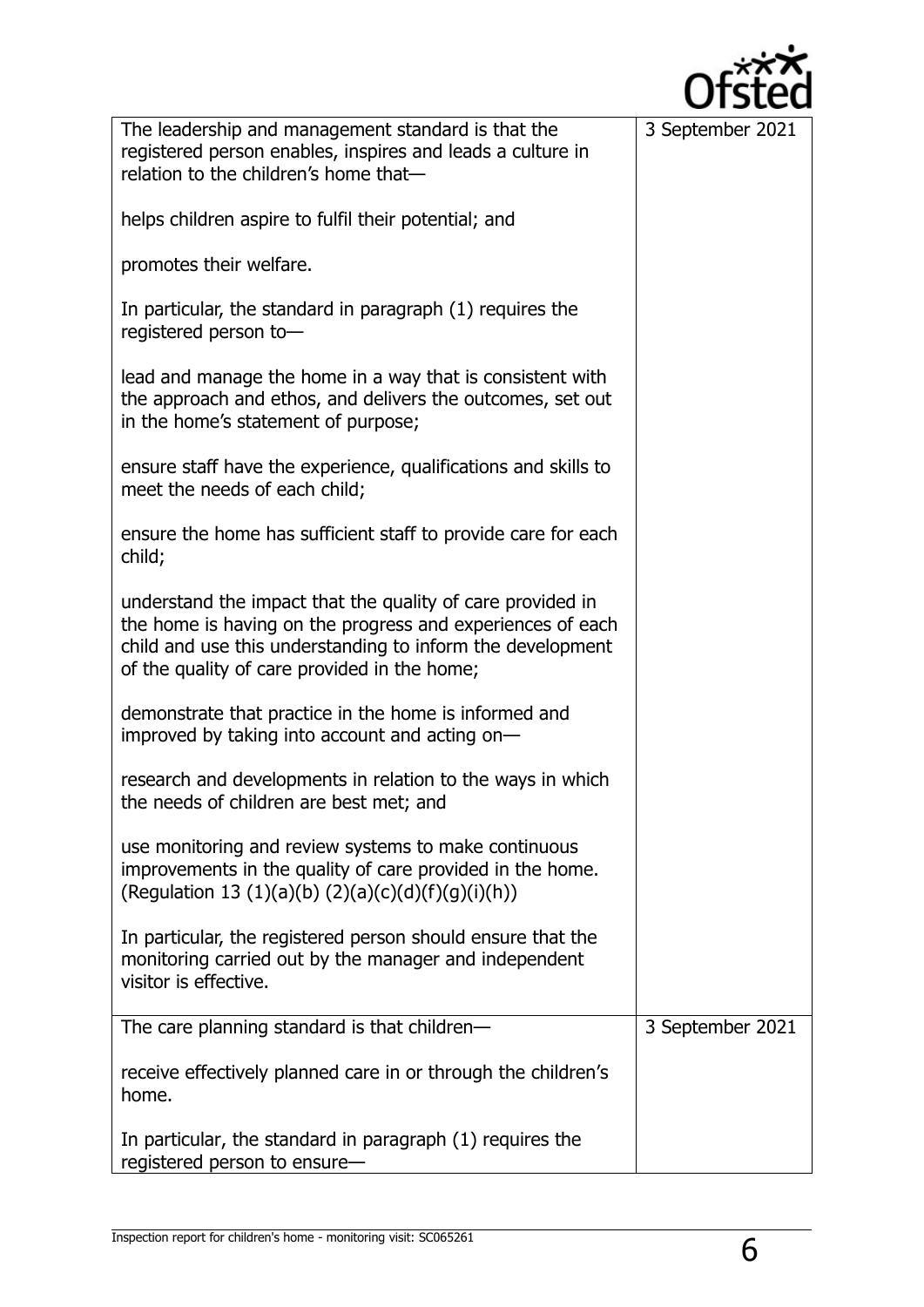

| that arrangements are in place to-                                                                                                               |                  |
|--------------------------------------------------------------------------------------------------------------------------------------------------|------------------|
| ensure the effective induction of each child into the home;                                                                                      |                  |
| manage and review the placement of each child in the home.<br>(Regulation 14 (1)(a) $(2)(b)(i)(ii)$ )                                            |                  |
| In particular, the provider should ensure that all care plans<br>are clear, concise and relevant to the child's current needs<br>and behaviours. |                  |
| The registered person must ensure that all employees—                                                                                            | 3 September 2021 |
| undertake appropriate continuing professional development.                                                                                       |                  |
| (Regulation 33 $(4)(a)$ )                                                                                                                        |                  |
| In particular, all staff should complete all basic mandatory<br>training and specialist courses to meet the needs of the                         |                  |

# **Information about this inspection**

The purpose of this visit was to monitor the action taken and the progress made by the children's home since its last Ofsted inspection.

This inspection was carried out under the Care Standards Act 2000.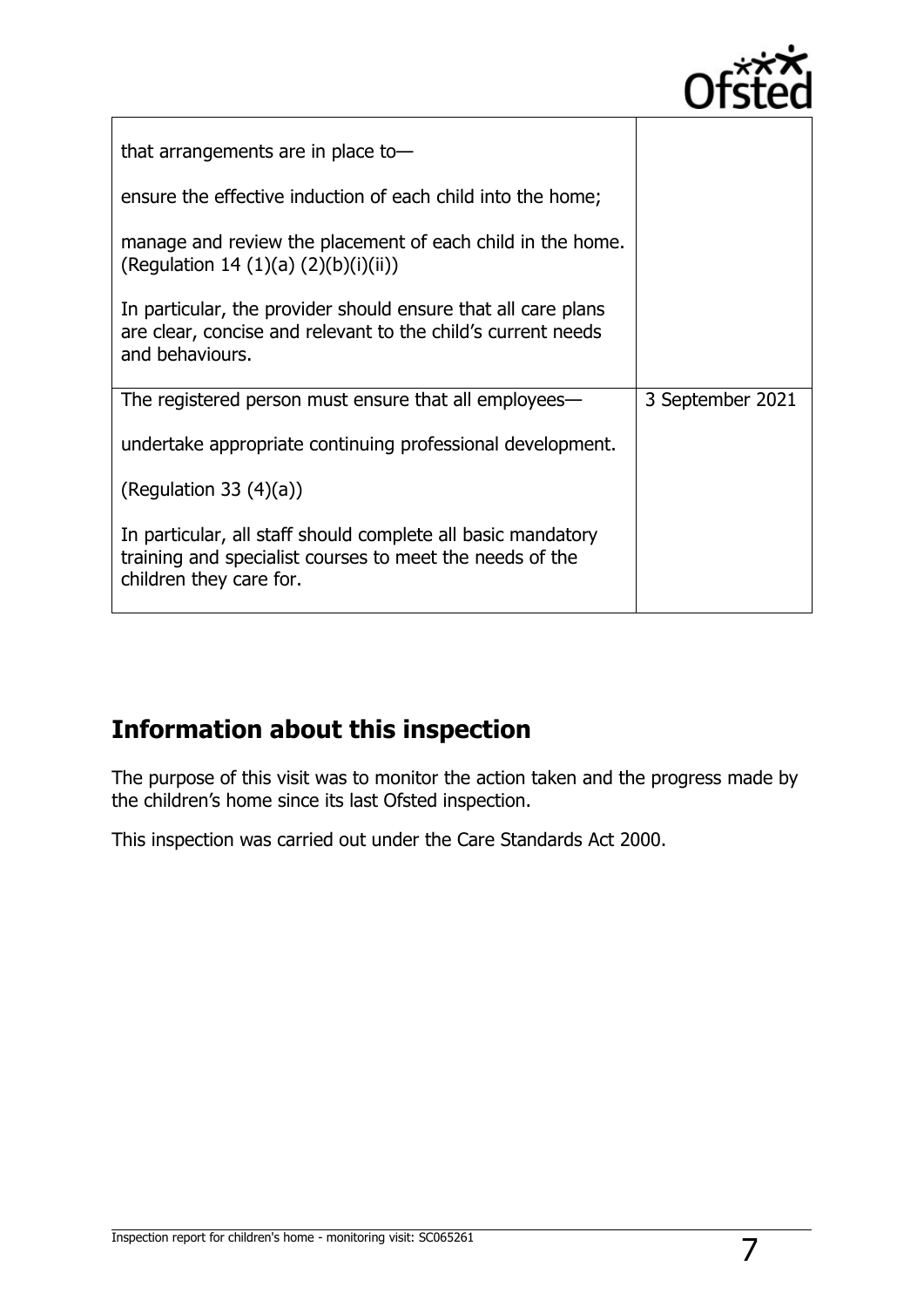

# **Children's home details**

**Unique reference number:** SC065261

**Provision sub-type:** Residential special school registered as a children's home

**Registered provider:** Cambian Autism Services Limited

**Registered provider address:** Metropolitan House, 3 Darkes Lane, Potters Bar EN6 1AG

**Responsible individual:** Paul Kniveton

**Registered manager:** Melanie Micklewright

### **Inspectors**

Sharron Escott, Social Care Inspector Wendy Anderson, Social Care Inspector